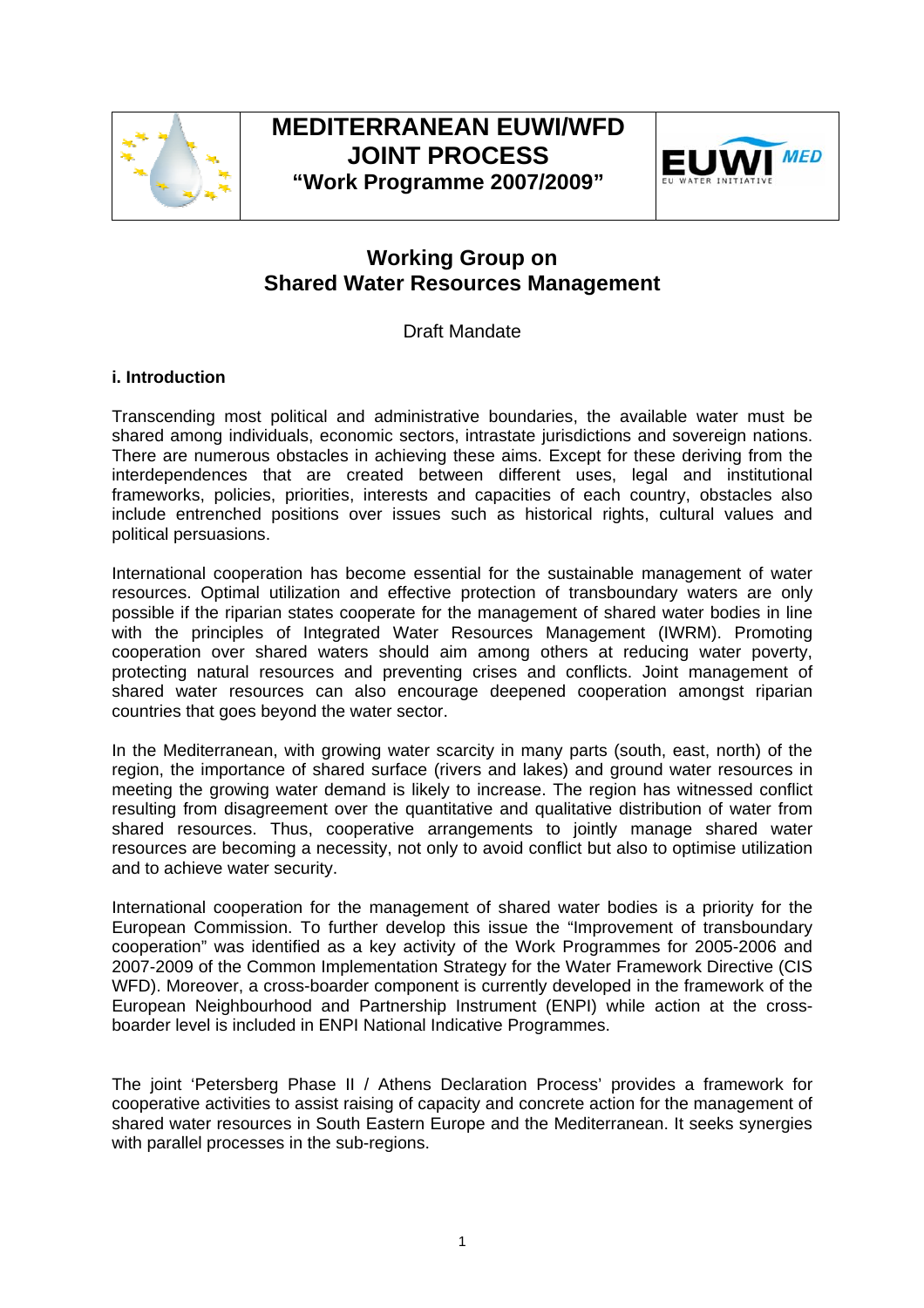Moreover, the up-coming GEF Strategic Partnership for the Mediterranean Large Marine Ecosystems and its water-related components aim to facilitate action to promote IWRM, ICZM and sustainable groundwater management at the national, transboundary and regional levels as a mean to reduce pollution from land based sources into the Mediterranean.

Considerable work has been also undertaken by countries, institutions and organisations in North Africa and East Mediterranean producing scientific background and supporting mechanisms for cooperation and on-the-ground management.

Multilateral and bilateral donors provide significant assistance for related cooperation activities at the basin, national and regional levels.

Furthermore, in the framework of the MED-EUWI/WFD, the Mediterranean Groundwater Working Group , the international cooperation for sustainable management of shared aquifers was recognised as a priority issue, to be further addressed.

In light of the above, it was proposed to include the "Shared Water Resources Management" topic as an activity to be developed during the second phase of the Mediterranean EUWI/WFD Joint Process. This activity will include both surface and ground water aspects of shared water resources management.

### **ii. Objectives and key subjects**

The overall objective of the Working Group is to promote synergies between competent EU and non EU partners of the Mediterranean region and to assist for a common approach on key aspects of joint management of shared surface and ground water resources. In particular, the new activity on "Shared Water Resources Management" aims to:

- Review current policies, agreements and practices in the EU and the Mediterranean area on the issue;
- Promote synergies, at decision-makers and stakeholders level, for the sustainable management of the shared water resources of the region and facilitate the exchange of experiences and know-how between experts (EU and non-EU);
- Promote common approach and methodology on shared water resources management, based on the IWRM principles and building among others on the provisions of the WFD , and prepare related recommendations;
- Improve awareness raising as well as distribution of information on shared waters cooperation and management;
- Create the basis for additional related action in the region.

In order to achieve these aims and building on previous and on-going work and activities by competent institutions, the following general actions would be undertaken:

 $\triangleright$  Step 1: identification and description of major shared surface (rivers and lakes) and ground water resources in the Mediterranean region. Description will focus on the institutional cooperation framework, the main characteristics as regards water quality and quantity, and pressures exerted on the shared resources;

 $\triangleright$  Step 2: collection and analysis of information on existing policies, strategies, legislation, agreements, methodologies and practices as regards the management of shared water resources in the region.

- $\triangleright$  Step 3: Analysis of best practices in the Mediterranean.
- $\triangleright$  Step 5: preparation of recommendations and follow-up actions.
- $\triangleright$  Step 6: dissemination of results, joint demonstration activities, etc.